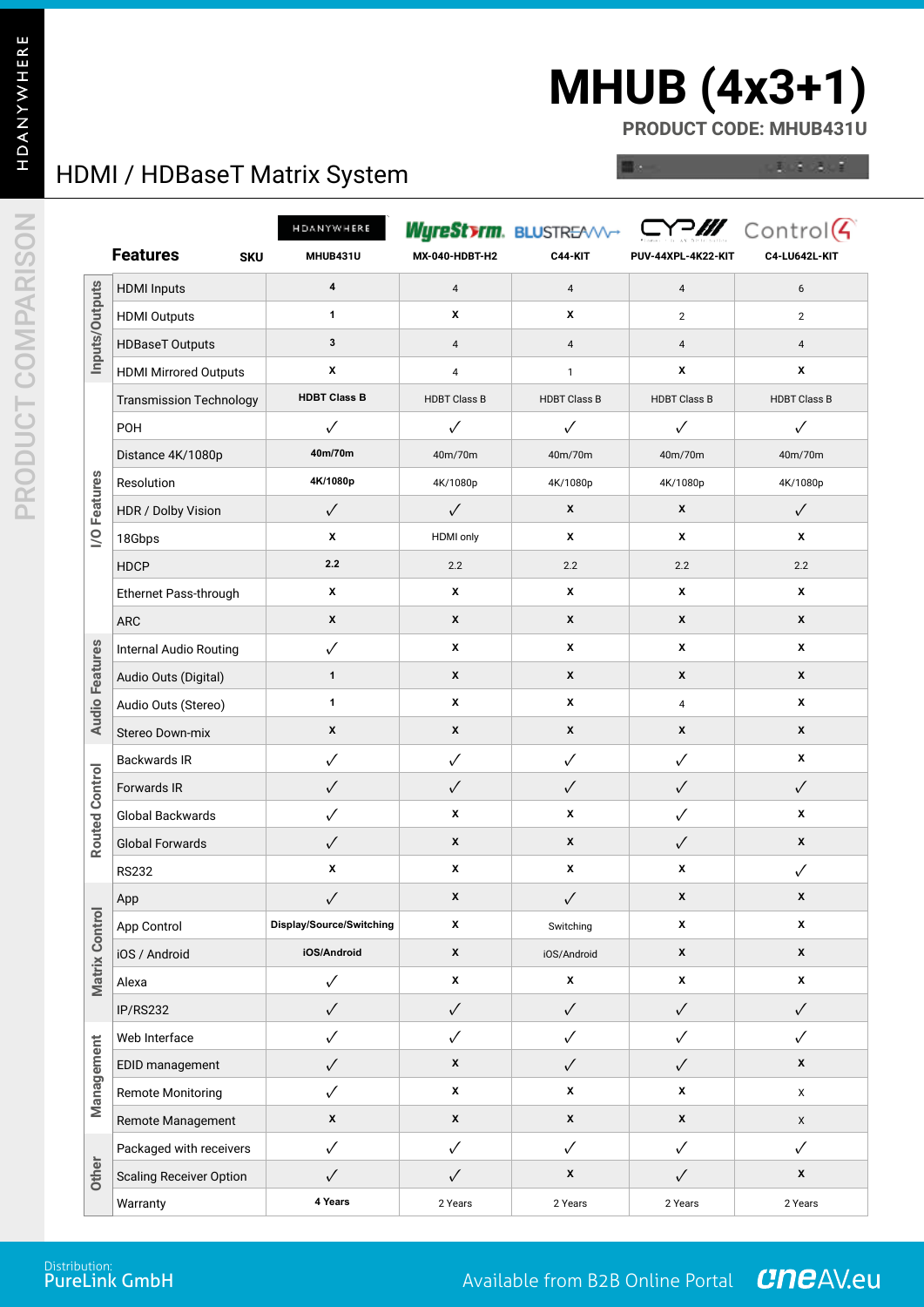## **MHUB (8x6+2)**

**PRODUCT CODE: MHUB862U**

### HDMI / HDBaseT Matrix System

4444444

|                       |                                | HDANYWHERE               |                     | Wyrestyrm. BLUSTREAVV- |                     | $CY$ Control $G$    |
|-----------------------|--------------------------------|--------------------------|---------------------|------------------------|---------------------|---------------------|
|                       | <b>Features</b><br><b>SKU</b>  | MHUB862U                 | MX-0808-HDBT-H2L    | PRO88HBT70             | PU-8H8HBTPL-4K22    | C4-LU642L-KIT       |
| Inputs/Outputs        | <b>HDMI</b> Inputs             | 8                        | 8                   | $\,8\,$                | $\,8\,$             | 6                   |
|                       | <b>HDMI Outputs</b>            | $\mathbf{2}$             | X                   | X                      | X                   | $\overline{2}$      |
|                       | <b>HDBaseT Outputs</b>         | 6                        | 8                   | 8                      | 8                   | $\overline{4}$      |
|                       | <b>HDMI Mirrored Outputs</b>   | X                        | X                   | 8                      | x                   | X                   |
|                       | <b>Transmission Technology</b> | <b>HDBT Class B</b>      | <b>HDBT Class B</b> | <b>HDBT Class B</b>    | <b>HDBT Class B</b> | <b>HDBT Class B</b> |
|                       | POH                            | $\checkmark$             | $\checkmark$        | $\checkmark$           | $\checkmark$        | $\checkmark$        |
|                       | Distance 4K/1080p              | 40m/70m                  | 40m/70m             | 40m/70m                | 40m/70m             | 40m/70m             |
|                       | Resolution                     | 4K/1080p                 | 4K/1080p            | 4K/1080p               | 4K/1080p            | 4K/1080p            |
| <b>I/O Features</b>   | HDR / Dolby Vision             | $\checkmark$             | $\checkmark$        | X                      | X                   | $\checkmark$        |
|                       | 18Gbps                         | X                        | x                   | X                      | X                   | X                   |
|                       | <b>HDCP</b>                    | 2.2                      | 2.2                 | 2.2                    | 2.2                 | 2.2                 |
|                       | Ethernet Pass-through          | X                        | X                   | X                      | X                   | X                   |
|                       | <b>ARC</b>                     | X                        | X                   | X                      | X                   | X                   |
|                       | Internal Audio Routing         | $\checkmark$             | X                   | X                      | X                   | X                   |
| <b>Audio Features</b> | Audio Outs (Digital)           | $\mathbf{1}$             | X                   | 8                      | X                   | X                   |
|                       | Audio Outs (Stereo)            | 1                        | Х                   | 8 (no down-mix)        | x                   | х                   |
|                       | Stereo Down-mix                | X                        | X                   | X                      | X                   | X                   |
|                       | <b>Backwards IR</b>            | $\checkmark$             | $\checkmark$        | $\checkmark$           | $\checkmark$        | X                   |
| <b>Routed Control</b> | Forwards IR                    | $\checkmark$             | $\checkmark$        | $\checkmark$           | $\checkmark$        | $\checkmark$        |
|                       | Global Backwards               | $\checkmark$             | X                   | X                      | $\checkmark$        | X                   |
|                       | <b>Global Forwards</b>         | $\checkmark$             | X                   | X                      | $\checkmark$        | X                   |
|                       | <b>RS232</b>                   | X                        | X                   | X                      | x                   | ✓                   |
|                       | App                            | $\checkmark$             | $\checkmark$        | $\pmb{\mathsf{x}}$     | X                   | X                   |
|                       | App Control                    | Display/Source/Switching | Switching           | X                      | x                   | X                   |
| Matrix Control        | iOS / Android                  | iOS/Android              | iOS/Android         | $\pmb{\mathsf{x}}$     | X                   | $\pmb{\mathsf{x}}$  |
|                       | Alexa                          | $\checkmark$             | $\pmb{\mathsf{x}}$  | X                      | x                   | X                   |
|                       | IP/RS232                       | $\checkmark$             | $\checkmark$        | $\checkmark$           | $\checkmark$        | $\checkmark$        |
|                       | Web Interface                  | $\checkmark$             | $\checkmark$        | $\checkmark$           | $\checkmark$        | ✓                   |
| Management            | Advanced EDID manage-<br>ment  | $\checkmark$             | $\checkmark$        | $\pmb{\mathsf{x}}$     | $\checkmark$        | X                   |
|                       | <b>Remote Monitoring</b>       | $\checkmark$             | x                   | x                      | x                   | $\pmb{\mathsf{x}}$  |
|                       | Remote Management              | $\pmb{\mathsf{x}}$       | $\pmb{\mathsf{x}}$  | $\pmb{\mathsf{x}}$     | $\pmb{\mathsf{x}}$  | $\pmb{\chi}$        |
|                       | Packaged with receivers        | $\checkmark$             | $\checkmark$        | $\checkmark$           | $\checkmark$        | $\checkmark$        |
| Other                 | <b>Scaling Receiver Option</b> | $\checkmark$             | $\pmb{\mathsf{x}}$  | $\checkmark$           | $\checkmark$        | $\pmb{\mathsf{x}}$  |
|                       | Warranty                       | 4 Years                  | 2 Years             | 2 Years                | 2 Years             | 2 Years             |

**PRO.HDANYWHERE.COM** Distribution: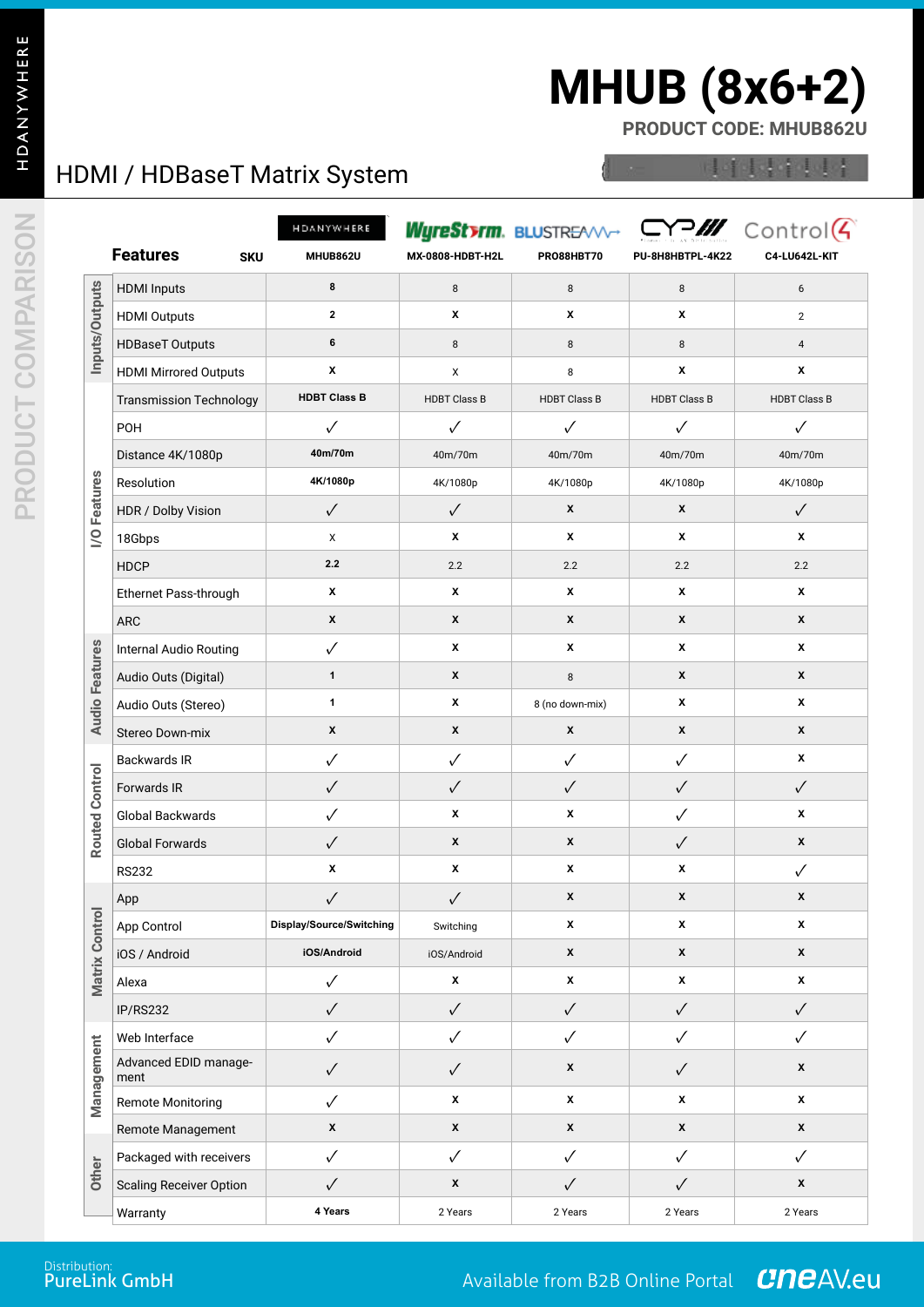### **MHUB PRO 44 40**

**PRODUCT CODE: MHUB4KPRO4440**

### HDMI / HDBaseT Matrix System

 $-2225$ 

|                       |                                | HDANYWHERE               |                     | Wyre <b>Sterm.</b> Blustr <del>eamer</del> |                     | $\Box$ P $\mathscr{M}$ Control(4) |
|-----------------------|--------------------------------|--------------------------|---------------------|--------------------------------------------|---------------------|-----------------------------------|
|                       | <b>Features</b><br><b>SKU</b>  | MHUB4KPRO4440            | MX-0404-HDBT-H2     | HMXL44-KIT-V2                              | PUV-44XPL-4K22-KIT  | C4-LU642L-KIT                     |
| Inputs/Outputs        | <b>HDMI</b> Inputs             | $\pmb{4}$                | $\overline{4}$      | $\overline{\mathbf{4}}$                    | $\overline{4}$      | 6                                 |
|                       | <b>HDMI Outputs</b>            | X                        | X                   | X                                          | X                   | X                                 |
|                       | <b>HDBaseT Outputs</b>         | X                        | X                   | X                                          | X                   | 2                                 |
|                       | <b>HDMI Mirrored Outputs</b>   | 4                        | 4                   | 4                                          | 4                   | X                                 |
|                       | <b>Transmission Technology</b> | <b>HDBT Class B</b>      | <b>HDBT Class B</b> | <b>HDBT Class B</b>                        | <b>HDBT Class B</b> | <b>HDBT Class B</b>               |
|                       | POH                            | $\checkmark$             | $\checkmark$        | $\checkmark$                               | $\checkmark$        | $\checkmark$                      |
|                       | Distance 4K/1080p              | 40m/70m                  | 40m/70m             | 40m/70m                                    | 40m/70m             | 40m/70m                           |
|                       | Resolution                     | 4K/1080p                 | 4K/1080p            | 4K/1080p                                   | 4K/1080p            | 4K/1080p                          |
| <b>I/O Features</b>   | HDR / Dolby Vision             | $\checkmark$             | $\checkmark$        | X                                          | X                   | $\checkmark$                      |
|                       | 18Gbps                         | X                        | <b>HDMI</b> only    | х                                          | х                   | x                                 |
|                       | <b>HDCP</b>                    | 2.2                      | 2.2                 | 2.2                                        | 2.2                 | 2.2                               |
|                       | Ethernet Pass-through          | х                        | x                   | X                                          | х                   | х                                 |
|                       | <b>ARC</b>                     | X                        | X                   | X                                          | X                   | X                                 |
|                       | <b>Internal Audio Routing</b>  | $\checkmark$             | x                   | $\checkmark$                               | $\checkmark$        | х                                 |
|                       | Audio Outs (Digital)           | 4                        | X                   | 4                                          | $\overline{4}$      | X                                 |
| <b>Audio Features</b> | Audio Outs (Stereo)            | 4                        | x                   | 4                                          | 4                   | х                                 |
|                       | Stereo Down-mix                | $\checkmark$             | X                   | X                                          | X                   | X                                 |
|                       | Backwards IR                   | $\checkmark$             | $\checkmark$        | $\checkmark$                               | $\checkmark$        | х                                 |
| <b>Routed Control</b> | Forwards IR                    | $\checkmark$             | $\checkmark$        | ✓                                          | ✓                   | $\checkmark$                      |
|                       | Global Backwards               | ✓                        | X                   | X                                          | х                   | X                                 |
|                       | <b>Global Forwards</b>         | $\checkmark$             | X                   | X                                          | X                   | X                                 |
|                       | <b>RS232</b>                   | ✓                        | X                   | $\checkmark$                               | $\checkmark$        | $\checkmark$                      |
|                       | App                            | $\checkmark$             | $\checkmark$        | X                                          | X                   | x                                 |
|                       | App Control                    | Display/Source/Switching | Switching           | х                                          | X                   | x                                 |
|                       | iOS / Android                  | iOS/Android              | iOS/Android         | $\pmb{\mathsf{x}}$                         | $\pmb{\mathsf{x}}$  | $\pmb{\mathsf{x}}$                |
| <b>Matrix Control</b> | Alexa                          | $\checkmark$             | X                   | x                                          | X                   | x                                 |
|                       | IP/RS232                       | $\checkmark$             | $\checkmark$        | $\checkmark$                               | $\checkmark$        | $\checkmark$                      |
|                       | Web Interface                  | $\checkmark$             | $\checkmark$        | $\checkmark$                               | $\checkmark$        | $\checkmark$                      |
| Management            | Advanced EDID manage-<br>ment  | $\checkmark$             | $\pmb{\mathsf{x}}$  | $\checkmark$                               | $\checkmark$        | $\pmb{\mathsf{x}}$                |
|                       | <b>Remote Monitoring</b>       | $\checkmark$             | x                   | X                                          | X                   | X                                 |
|                       | Remote Management              | $\checkmark$             | $\pmb{\mathsf{x}}$  | X                                          | $\pmb{\mathsf{x}}$  | X                                 |
|                       | Packaged with receivers        | $\checkmark$             | $\checkmark$        | $\checkmark$                               | $\checkmark$        | $\checkmark$                      |
| Other                 | <b>Scaling Receiver Option</b> | $\checkmark$             | $\pmb{\mathsf{x}}$  | $\checkmark$                               | $\checkmark$        | $\pmb{\mathsf{x}}$                |
|                       | Warranty                       | 4 Years                  | 2 Years             | 2 Years                                    | 2 Years             | 2 Years                           |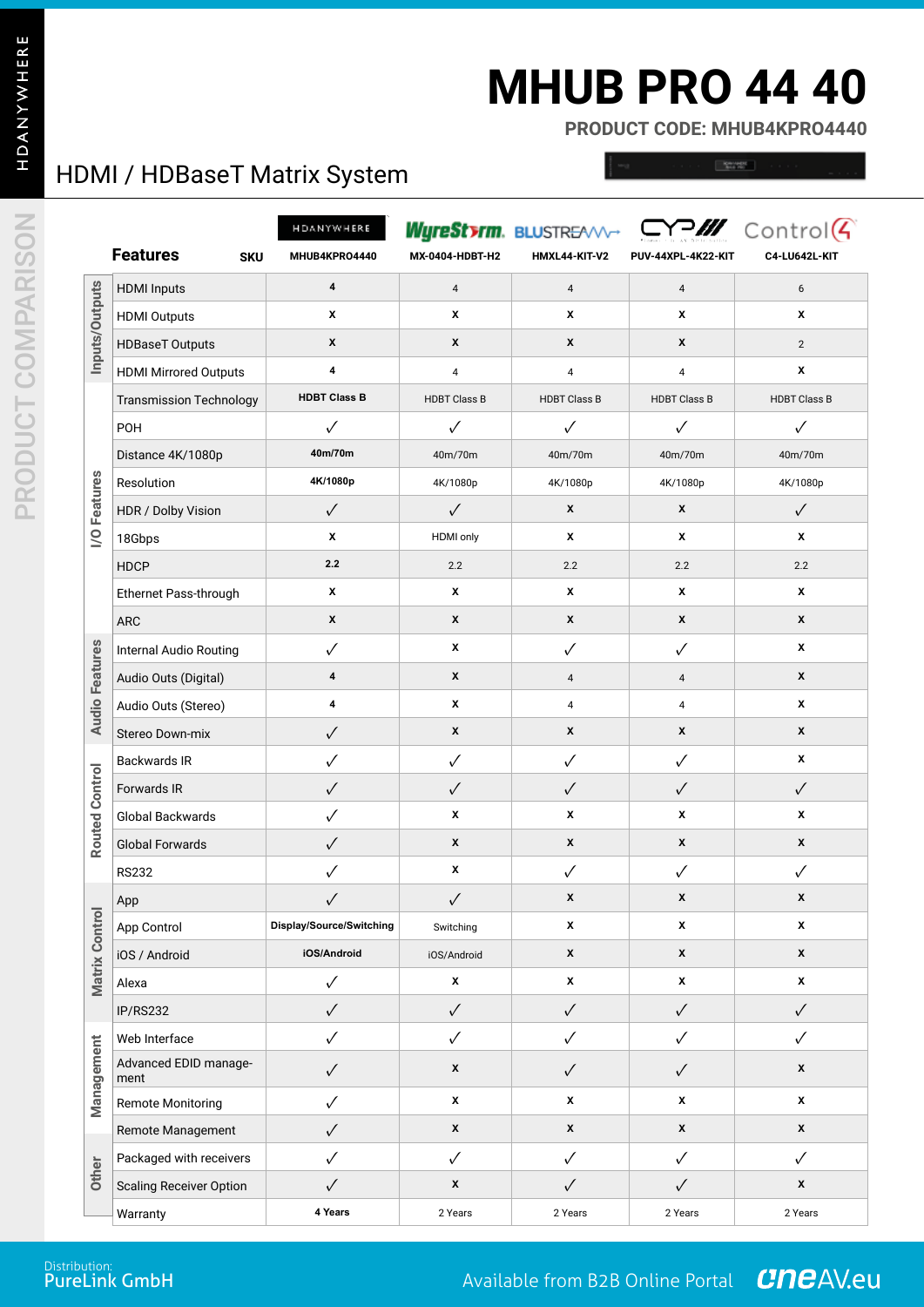## **MHUB PRO 44 70**

**PRODUCT CODE: MHUB4KPRO4470**

### HDMI / HDBaseT Matrix System

 $\sim$ 

|                       | <b>Features</b><br><b>SKU</b>  | HDANYWHERE<br>MHUB4KPR04470 | MX-0404-HDBT-H2A-KIT | Wyre <b>Sterm.</b> BLUSTR <del>EAVV-</del><br>HMXL44-KIT-V2 | PUV-442-4K22            | Y <sup>2</sup> /// Control <sup>(</sup><br>C4-LU642L-KIT |
|-----------------------|--------------------------------|-----------------------------|----------------------|-------------------------------------------------------------|-------------------------|----------------------------------------------------------|
|                       | <b>HDMI</b> Inputs             | 4                           | $\overline{4}$       | $\sqrt{4}$                                                  | $\overline{\mathbf{4}}$ | 6                                                        |
| Inputs/Outputs        | <b>HDMI Outputs</b>            | X                           | X                    | x                                                           | $\overline{2}$          | $\overline{2}$                                           |
|                       | <b>HDBaseT Outputs</b>         | 4                           | $\overline{4}$       | 4                                                           | $\overline{4}$          | $\overline{4}$                                           |
|                       | <b>HDMI Mirrored Outputs</b>   | 4                           | $\mathbf{1}$         | 4                                                           | X                       | X                                                        |
|                       | <b>Transmission Technology</b> | <b>HDBT Class A</b>         | <b>HDBT Class B</b>  | <b>HDBT Class B</b>                                         | <b>HDBT Class A</b>     | <b>HDBT Class B</b>                                      |
|                       | POH                            | ✓                           | $\checkmark$         | ✓                                                           | ✓                       | ✓                                                        |
|                       | Distance 4K/1080p              | 70m/100m                    | 40m/70m              | 40m/70m                                                     | 70m/100m                | 40m/70m                                                  |
|                       | Resolution                     | 4K/1080p                    | 4K/1080p             | 4K/1080p                                                    | 4K/1080p                | 4K/1080p                                                 |
|                       | HDR / Dolby Vision             | $\checkmark$                | $\checkmark$         | X                                                           | $\checkmark$            | $\checkmark$                                             |
| I/O Features          | 18Gbps                         | X                           | x                    | x                                                           | X                       | X                                                        |
|                       | <b>HDCP</b>                    | 2.2                         | 2.2                  | 2.2                                                         | 2.2                     | 2.2                                                      |
|                       | Ethernet Pass-through          | $\checkmark$                | X                    | x                                                           | ✓                       | х                                                        |
|                       | <b>ARC</b>                     | $\pmb{\chi}$                | X                    | X                                                           | $\checkmark$            | X                                                        |
|                       | Internal Audio Routing         | $\checkmark$                | $\checkmark$         | $\checkmark$                                                | ✓                       | X                                                        |
|                       | Audio Outs (Digital)           | 4                           | $\overline{4}$       | 4                                                           | X                       | X                                                        |
| <b>Audio Features</b> | Audio Outs (Stereo)            | 4                           | 4                    | 4                                                           | 6                       | X                                                        |
|                       | Stereo Down-mix                | $\checkmark$                | X                    | X                                                           | X                       | X                                                        |
|                       | <b>Backwards IR</b>            | $\checkmark$                | $\checkmark$         | $\checkmark$                                                | $\checkmark$            | X                                                        |
| <b>Routed Control</b> | Forwards IR                    | $\checkmark$                | $\checkmark$         | $\checkmark$                                                | $\checkmark$            | $\checkmark$                                             |
|                       | Global Backwards               | $\checkmark$                | X                    | X                                                           | ✓                       | X                                                        |
|                       | <b>Global Forwards</b>         | $\checkmark$                | X                    | X                                                           | $\checkmark$            | X                                                        |
|                       | <b>RS232</b>                   | ✓                           | X                    | $\checkmark$                                                | X                       | √                                                        |
|                       | App                            | $\checkmark$                | X                    |                                                             | X                       | X                                                        |
|                       | App Control                    | Display/Source/Switching    | x                    | Switching                                                   | X                       | X                                                        |
| Matrix Control        | iOS / Android                  | iOS/Android                 | $\pmb{\mathsf{x}}$   | iOS/Android                                                 | $\checkmark$            | X                                                        |
|                       | Alexa                          | $\checkmark$                | $\pmb{\mathsf{x}}$   | $\pmb{\mathsf{x}}$                                          | X                       | X                                                        |
|                       | IP/RS232                       | $\checkmark$                | $\checkmark$         | $\checkmark$                                                | $\checkmark$            | $\checkmark$                                             |
|                       | Web Interface                  | $\checkmark$                | $\checkmark$         | ✓                                                           | $\checkmark$            | ✓                                                        |
| Management            | Advanced EDID manage-<br>ment  | $\checkmark$                | $\pmb{\mathsf{x}}$   | $\checkmark$                                                | $\checkmark$            | $\pmb{\mathsf{x}}$                                       |
|                       | <b>Remote Monitoring</b>       | $\checkmark$                | X                    | ✓                                                           | X                       | $\pmb{\mathsf{x}}$                                       |
|                       | Remote Management              | $\checkmark$                | $\pmb{\mathsf{x}}$   | $\checkmark$                                                | $\pmb{\mathsf{x}}$      | X                                                        |
|                       | Packaged with receivers        | $\checkmark$                | $\checkmark$         | ✓                                                           | $\pmb{\mathsf{x}}$      | ✓                                                        |
| Other                 | <b>Scaling Receiver Option</b> | $\checkmark$                | $\pmb{\mathsf{x}}$   | $\checkmark$                                                | $\checkmark$            | $\pmb{\mathsf{x}}$                                       |
|                       | Warranty                       | 4 Years                     | 2 Years              | 2 Years                                                     | 2 Years                 | 2 Years                                                  |

**PRO.HDANYWHERE.COM** Distribution: